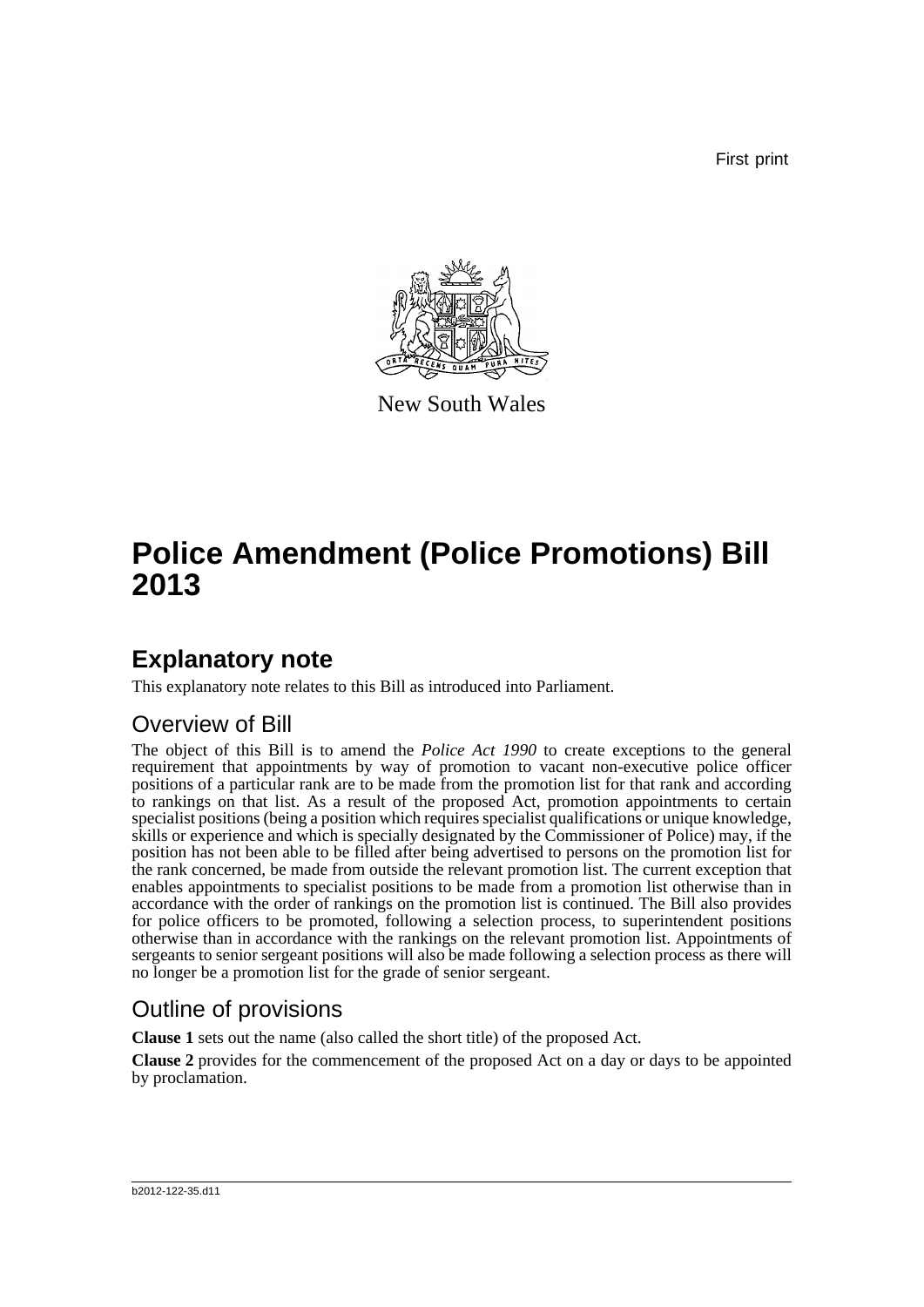### **Schedule 1 Amendment of Police Act 1990 No 47**

At present under section 66 of the *Police Act 1990*, the Commissioner of Police must, in deciding to appoint a person by way of promotion to a vacant non-executive police officer position of a certain rank, appoint a person from the promotion list for that rank who has the greatest merit according to rankings on the list. An exception currently exists for appointments to positions that require specialist qualifications, in which case a person who has the qualifications required for the position may be appointed from the relevant promotion list (and not necessarily in accordance with the order of rankings on that list).

**Schedule 1** [4] restates the existing exception referred to above and inserts new provisions dealing with promotion appointments to vacant non-executive police officer positions in other cases.

Proposed section 66AA (3) provides that, in the case of a specialist position designated by the Commissioner that has not been able to be filled from the promotion list after being advertised to persons on the list, an appointment may be made from outside the promotion list on the basis that the person obtain the required qualifications for the position within a certain period (see proposed section 66AA (5)). Similarly, section 66AA (6) provides that a person may be provisionally appointed from the relevant promotion list to a specialist position that requires a specific qualification even though the person does not hold the qualification. The permanent appointment of the person is subject to the person obtaining the relevant qualification within a certain period.

Section 66AA (8) authorises the Commissioner to require a person who applies for a specialist position to undergo a psychological assessment of the person's suitability for the position.

Proposed section 66AB enables promotion appointments, after a selection process, to be made to vacant positions of the rank of superintendent from the promotion list for that rank regardless of the rankings on the list.

Proposed section 66AC provides for the appointment of police officers (who are of the rank of sergeant) to the grade of senior sergeant following a selection process.

**Schedule 1 [2] and [3]** are consequential amendments.

**Schedule 1 [6] and [7]** provide that promotion lists are only to be established in relation to ranks (ie sergeant, inspector and superintendent) and not for grades (such as the grade of senior sergeant) within a rank. **Schedule 1 [1] and [5]** are consequential amendments.

**Schedule 1 [8] and [9]** enable the Commissioner, in deciding to suspend or remove a person from a promotion list or from the process of being placed on a promotion list, or in reversing a decision to appoint a person, to have regard to information as to the person's integrity regardless of whether the information was previously available or considered.

**Schedule 1 [10]** enables regulations of a savings and transitional nature to be made as a consequence of the enactment of the proposed Act.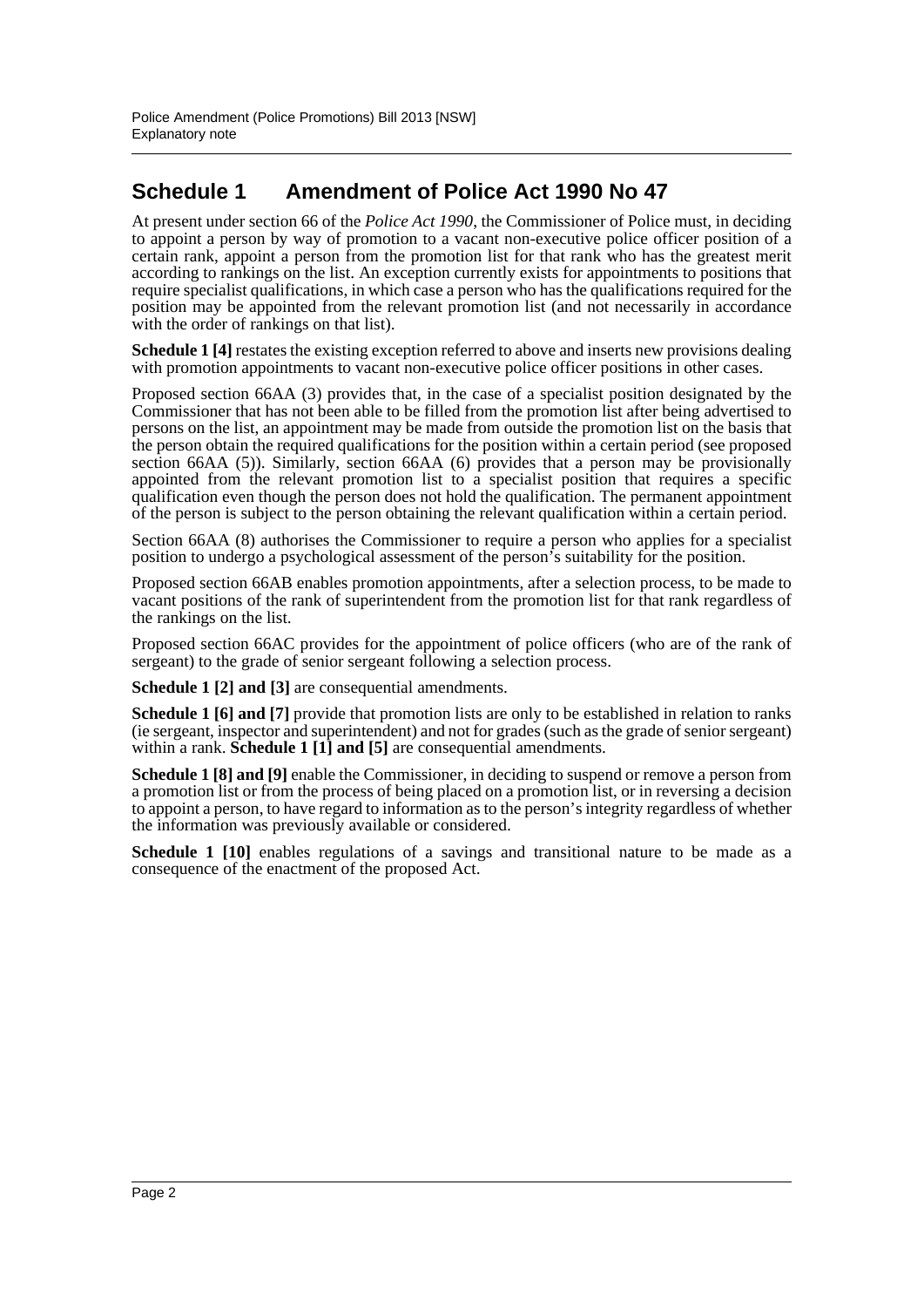First print



New South Wales

# **Police Amendment (Police Promotions) Bill 2013**

## **Contents**

|            |                                    | Page |
|------------|------------------------------------|------|
| 1          | Name of Act                        |      |
|            | 2 Commencement                     | - 2  |
| Schedule 1 | Amendment of Police Act 1990 No 47 | ર    |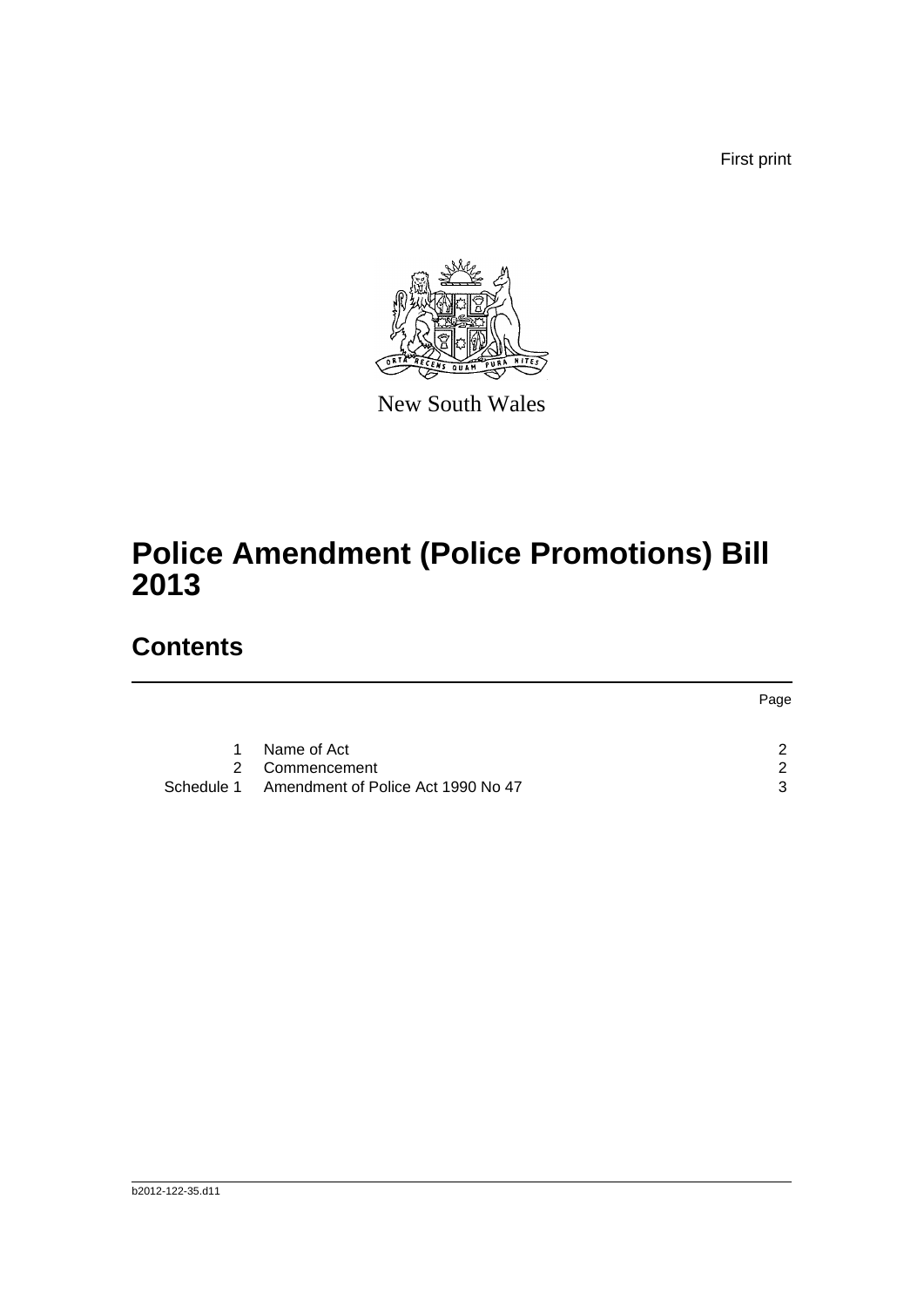

New South Wales

# **Police Amendment (Police Promotions) Bill 2013**

No , 2013

#### **A Bill for**

An Act to amend the *Police Act 1990* to make further provision with respect to the promotion system for police officers; and for other purposes.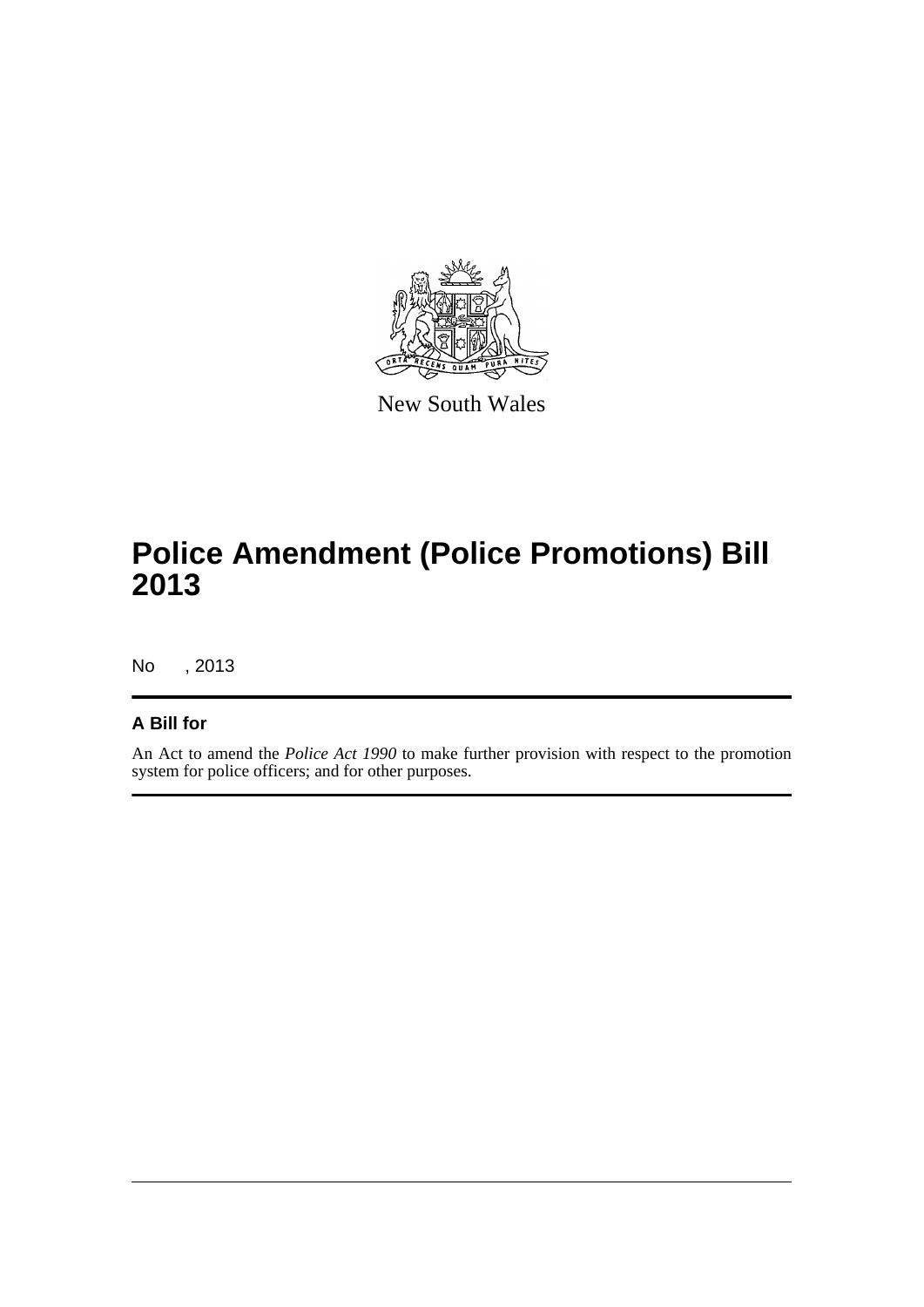<span id="page-4-1"></span><span id="page-4-0"></span>

| The Legislature of New South Wales enacts:                                     |               |
|--------------------------------------------------------------------------------|---------------|
| Name of Act                                                                    | $\mathcal{P}$ |
| This Act is the <i>Police Amendment</i> ( <i>Police Promotions</i> ) Act 2013. | 3             |
| <b>Commencement</b>                                                            | 4             |
| This Act commences on a day or days to be appointed by proclamation.           | 5             |
|                                                                                |               |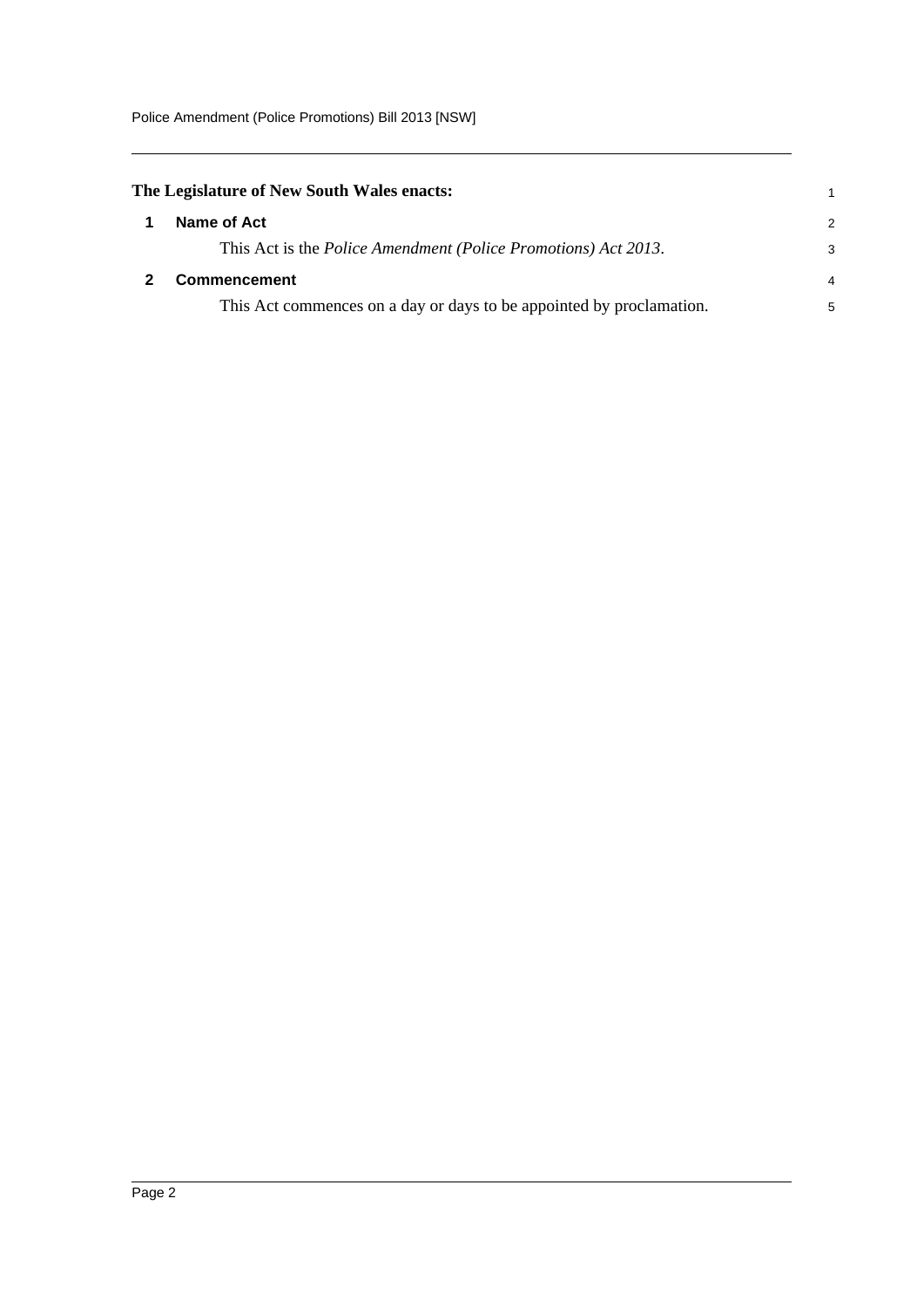<span id="page-5-0"></span>

|       | <b>Schedule 1</b>         |                       | <b>Amendment of Police Act 1990 No 47</b>                                                                                                                                                                                                                                                                                                                                                                                      | 1                                |
|-------|---------------------------|-----------------------|--------------------------------------------------------------------------------------------------------------------------------------------------------------------------------------------------------------------------------------------------------------------------------------------------------------------------------------------------------------------------------------------------------------------------------|----------------------------------|
| [1]   |                           |                       | Section 66 Appointments to be made on merit                                                                                                                                                                                                                                                                                                                                                                                    | $\overline{c}$                   |
|       |                           |                       | Omit "or grade within the rank" from section 66 (4).                                                                                                                                                                                                                                                                                                                                                                           | 3                                |
| $[2]$ |                           | Section 66 (4)        |                                                                                                                                                                                                                                                                                                                                                                                                                                | 4                                |
|       |                           |                       | Insert at the end of the subsection:<br>Note. This Division contains exceptions to this subsection (see for example<br>sections 66AA-66AC).                                                                                                                                                                                                                                                                                    | 5<br>6<br>$\overline{7}$         |
| $[3]$ |                           | <b>Section 66 (5)</b> |                                                                                                                                                                                                                                                                                                                                                                                                                                | 8                                |
|       |                           |                       | Omit the subsection.                                                                                                                                                                                                                                                                                                                                                                                                           | 9                                |
| [4]   | <b>Sections 66AA-66AC</b> |                       |                                                                                                                                                                                                                                                                                                                                                                                                                                | 10                               |
|       |                           |                       | Insert after section 66:                                                                                                                                                                                                                                                                                                                                                                                                       | 11                               |
|       | 66AA                      |                       | Promotion appointments to specialist positions                                                                                                                                                                                                                                                                                                                                                                                 | 12                               |
|       |                           | (1)                   | In this section, <i>specialist position</i> means a position of any rank identified by<br>the Commissioner as requiring specialist qualifications or unique knowledge,<br>skills or experience.                                                                                                                                                                                                                                | 13<br>14<br>15                   |
|       |                           | (2)                   | <b>Appointments from promotion list</b>                                                                                                                                                                                                                                                                                                                                                                                        | 16                               |
|       |                           |                       | The Commissioner may, in the case of a vacant specialist position, appoint a<br>person by way of promotion to the position from the promotion list for the rank<br>concerned who has the greatest merit according to rankings on that list of<br>persons who, in the opinion of the Commissioner, have the qualifications or<br>the knowledge, skills or experience required for the position.                                 | 17<br>18<br>19<br>20<br>21       |
|       |                           | (3)                   | Appointments from outside of promotion list                                                                                                                                                                                                                                                                                                                                                                                    | 22                               |
|       |                           |                       | In the case of a vacant specialist position designated by the Commissioner for<br>the purposes of this subsection and specified as such on an intranet site of the<br>NSW Police Force, the Commissioner may, following a selection process,<br>appoint a person by way of promotion to the position who, in the opinion of<br>the Commissioner, has the greatest merit among the candidates for the<br>position, but only if: | 23<br>24<br>25<br>26<br>27<br>28 |
|       |                           |                       | the person has completed the required time at rank (as determined by the<br>(a)<br>regulations) in a position that is immediately below the rank of the<br>vacant specialist position, and                                                                                                                                                                                                                                     | 29<br>30<br>31                   |
|       |                           |                       | the vacant specialist position is not able to be filled from the promotion<br>(b)<br>list for the rank concerned.                                                                                                                                                                                                                                                                                                              | 32<br>33                         |
|       |                           | (4)                   | For the purposes of subsection $(3)$ , a vacant specialist position of the kind<br>referred to in that subsection is not able to be filled from a promotion list if:                                                                                                                                                                                                                                                           | 34<br>35                         |
|       |                           |                       | in the case of a position of the rank of superintendent or inspector—a<br>(a)<br>permanent appointment has not been made to the position after it has<br>been advertised twice to the persons on the list, or                                                                                                                                                                                                                  | 36<br>37<br>38                   |
|       |                           |                       | in the case of a position of the rank of sergeant—a permanent<br>(b)<br>appointment has not been made to the position after it has been<br>advertised:                                                                                                                                                                                                                                                                         | 39<br>40<br>41                   |
|       |                           |                       | (i)<br>twice to the persons on the list established as a principal<br>promotion list for that rank, and                                                                                                                                                                                                                                                                                                                        | 42<br>43                         |
|       |                           |                       | twice to the persons on the list established as a reserve promotion<br>(ii)<br>list for that rank.                                                                                                                                                                                                                                                                                                                             | 44<br>45                         |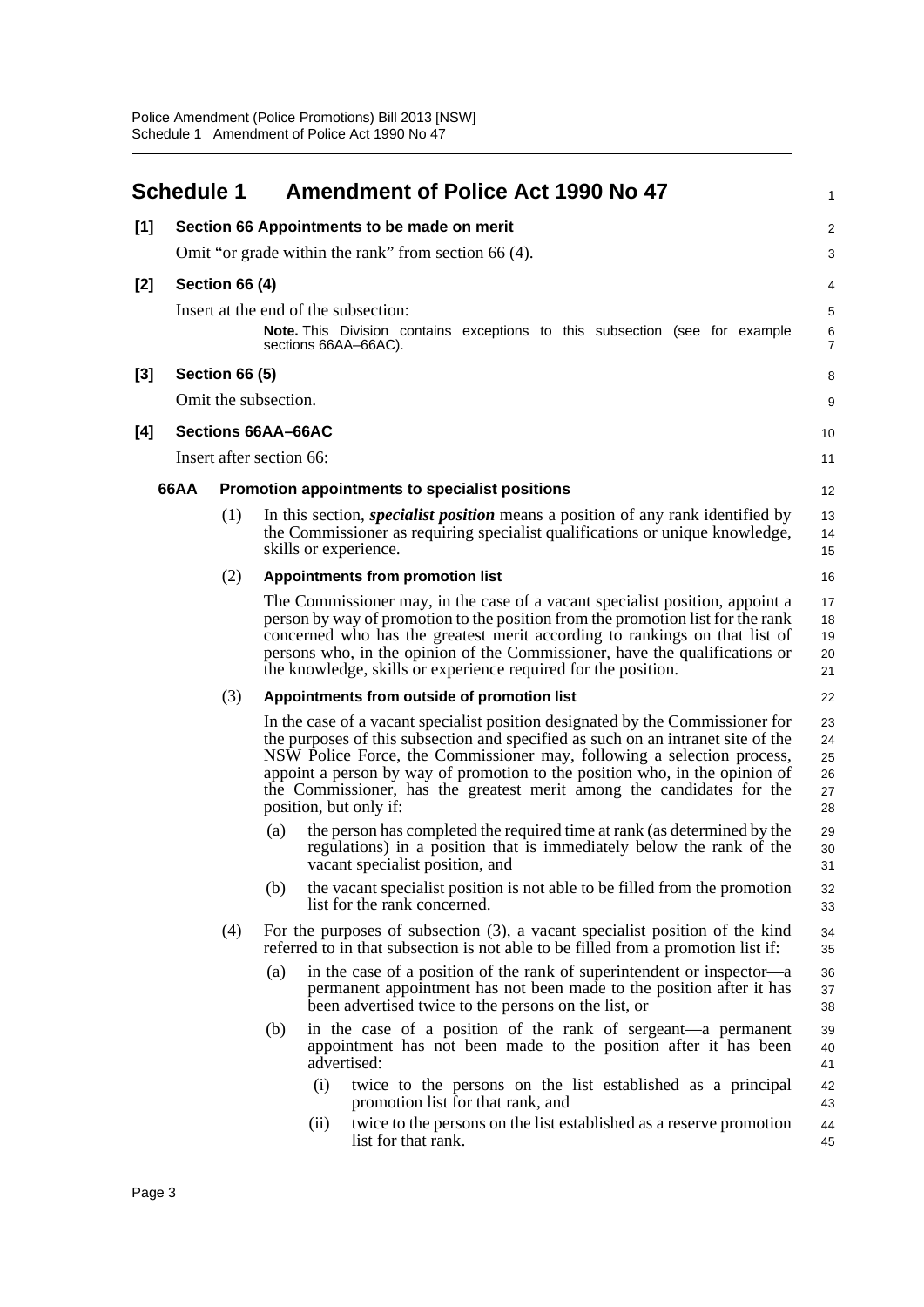|      | (5) | The following provisions apply to the appointment of a person to a vacant<br>specialist position under subsection (3):                                                                                                                                                                                                                                                                                                                                                                                                                                  | $\mathbf{1}$<br>$\overline{2}$ |
|------|-----|---------------------------------------------------------------------------------------------------------------------------------------------------------------------------------------------------------------------------------------------------------------------------------------------------------------------------------------------------------------------------------------------------------------------------------------------------------------------------------------------------------------------------------------------------------|--------------------------------|
|      |     | the person is to be appointed to the position initially on a provisional<br>(a)<br>basis for a period of at least 2 years or such additional period as the<br>Commissioner may determine in any particular case (the <i>provisional</i><br><i>period</i> ),                                                                                                                                                                                                                                                                                             | 3<br>4<br>5<br>6               |
|      |     | (b)<br>the person may be permanently appointed to the position only if the<br>person has, during the provisional period, gained the requisite<br>qualifications for placement on the promotion list for the rank to which<br>the position relates,<br>10                                                                                                                                                                                                                                                                                                | $\overline{7}$<br>8<br>9       |
|      |     | if the person is not permanently appointed to the position within the<br>(c)<br>11<br>provisional period, the person's provisional appointment is revoked.<br>12                                                                                                                                                                                                                                                                                                                                                                                        |                                |
|      | (6) | Appointments to specialist positions that require specific qualifications<br>13                                                                                                                                                                                                                                                                                                                                                                                                                                                                         |                                |
|      |     | The Commissioner may, in the case of a vacant specialist position identified<br>14<br>by the Commissioner as requiring a specific qualification, appoint by way of<br>15<br>promotion to the position a person who is on the promotion list for the rank<br>16<br>concerned even though the person does not hold the qualification.<br>17                                                                                                                                                                                                               |                                |
|      | (7) | The following provisions apply to the appointment of a person to a specialist<br>18<br>position under subsection (6):<br>19                                                                                                                                                                                                                                                                                                                                                                                                                             |                                |
|      |     | the person is to be appointed to the position initially on a provisional<br>(a)<br>20<br>basis,<br>21                                                                                                                                                                                                                                                                                                                                                                                                                                                   |                                |
|      |     | the person is, while appointed on such a basis, required to obtain the<br>(b)<br>22<br>qualification within the period determined by the Commissioner,<br>23                                                                                                                                                                                                                                                                                                                                                                                            |                                |
|      |     | (c)<br>the person may be permanently appointed to the position only if the<br>24<br>person obtains the qualification within that period,<br>25                                                                                                                                                                                                                                                                                                                                                                                                          |                                |
|      |     | (d)<br>if the person does not obtain the qualification within that period, the<br>26<br>person's provisional appointment is revoked.<br>27                                                                                                                                                                                                                                                                                                                                                                                                              |                                |
|      | (8) | Psychological assessment of applicants for specialist positions<br>28                                                                                                                                                                                                                                                                                                                                                                                                                                                                                   |                                |
|      |     | The Commissioner may require a person applying for appointment by way of<br>29<br>promotion to a vacant specialist position to undergo a psychological<br>30<br>assessment of the person's suitability for the position. A person is not eligible<br>31<br>to be appointed by way of promotion to a vacant specialist position in respect<br>32<br>of which a psychological assessment is required if the person refuses to<br>33<br>undergo the assessment or fails to satisfy the requirements or criteria relevant<br>34<br>to the assessment.<br>35 |                                |
|      | (9) | Section 66 (4) does not apply to an appointment under this section.<br>36                                                                                                                                                                                                                                                                                                                                                                                                                                                                               |                                |
| 66AB |     | Promotion appointments-superintendents<br>37                                                                                                                                                                                                                                                                                                                                                                                                                                                                                                            |                                |
|      | (1) | The Commissioner may, in the case of a vacant position of the rank of<br>38<br>superintendent, appoint by way of promotion from the promotion list for that<br>39<br>rank a person who, in the opinion of the Commissioner, has the greatest merit<br>40<br>among the candidates for the position regardless of the rankings on that list.<br>41                                                                                                                                                                                                        |                                |
|      | (2) | Any such appointment may only be made after a selection process.<br>42                                                                                                                                                                                                                                                                                                                                                                                                                                                                                  |                                |
|      | (3) | This section does not limit section 66AA in its application to positions of the<br>43<br>rank of superintendent.<br>44                                                                                                                                                                                                                                                                                                                                                                                                                                  |                                |
|      | (4) | Section 66 (4) does not apply to an appointment under this section.<br>45                                                                                                                                                                                                                                                                                                                                                                                                                                                                               |                                |